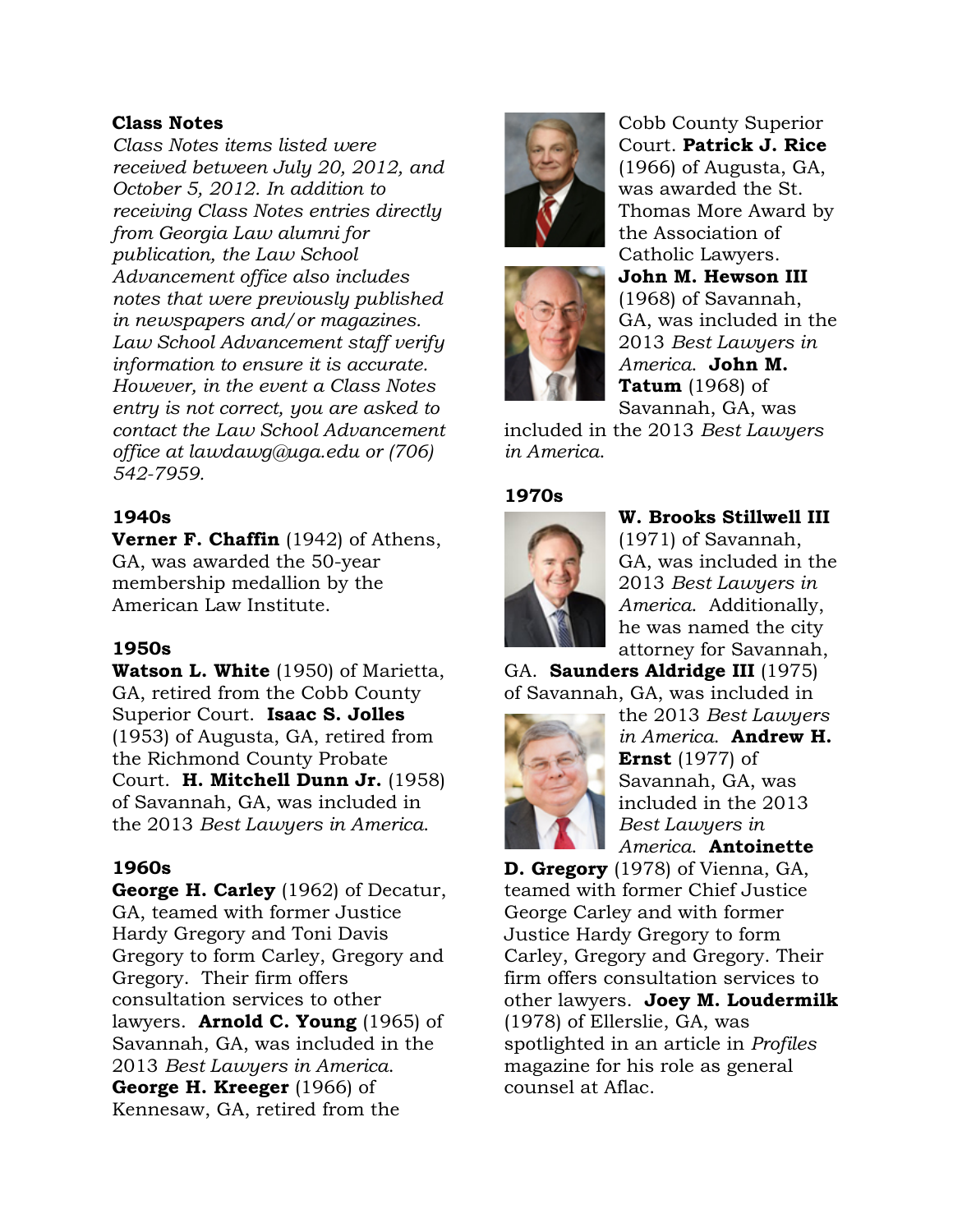**Dorothea Coy** (1979) of Savannah, GA, was included in the 2013 *Best Lawyers in America*. **Jane F. Thorpe** (1979) of Atlanta, GA, was spotlighted in an article in the *ABA Journal* about high-demand litigators.

## **1980 – 1984**

**Nathan B. Pride** (1981) of Jackson, TN, was elected as Circuit Court Judge for the 26th Judicial District in Tennessee. **D. Albert Brannen, Jr.** (1982) of Atlanta, GA, was named a 2012 *Georgia Super* 



*Lawyer* by *Atlanta* magazine. **Patricia G. Griffith** (1982) of Atlanta, GA, was selected as one of the 2012 Most Powerful & Influential Women of

Georgia. **Jeffrey Y. Lewis** (1982) of Atlanta, GA, was spotlighted in the *Daily Report* for the many roles he has played in his life, including his days as an All-American linebacker



at the University of Georgia. **Stephen D. Libowsky** (1982) of Highland Park, IL, was selected to receive the Edward J. Lewis II Pro Bono Service Award by

the Chicago Bar Foundation. **David J. McDade** (1982) of Douglasville, GA, was spotlighted in the "Douglas County Sentinel" for his success as



a district attorney. **James S. Sibold** (1982) of Atlanta, GA, received the 2011 Distinguished Service Award by the Employee Relocation Council of America.

**David P. Darden** (1983) of Kennesaw, GA, was elected president of the Council of State Court Judges. Additionally, he was appointed to serve on the Code of Judicial Conduct Committee. **Richard A. Greenberg** (1983) of Tallahassee, FL, was named a 2012 *Super Lawyer* in the field of criminal defense for the sixth consecutive year. **Wade W. Herring II** (1983) of Savannah, GA, was included in the 2013 *Best Lawyers in America*. **Robert W. Killorin** (1983) of Atlanta, GA, was named partner at Chitwood Harley Harnes. **Gladys S. Mynatt** (1983) of Chattanooga, TN, has established his own law firm. **Bruce P. Brown** (1984) of Atlanta, GA, has established his own law firm. **Michael K. Dennard** (1984) of Lyons, GA, joined the Chatham County District Attorney's Office as deputy chief assistant for the State Court Division. **Jeffrey S. Sharp** (1984) of Chicago, IL, became the senior trustee for the Latin School of Chicago.

#### **1985 – 1989**



### **Alan F. Rothschild**

(1985) of Columbus, GA, was awarded the Verner F. Chaffin Career Service Award by the Fiduciary Law Section of the State Bar

of Georgia. **James C. McClendon II** (1986) of Lake Wales, FL, has joined the board of directors of the Guardianship Office for the 10th Circuit of Florida. **Julianna C. Theall** (1986) of Greensboro, NC, was included in the 2013 *Best Lawyers in America*.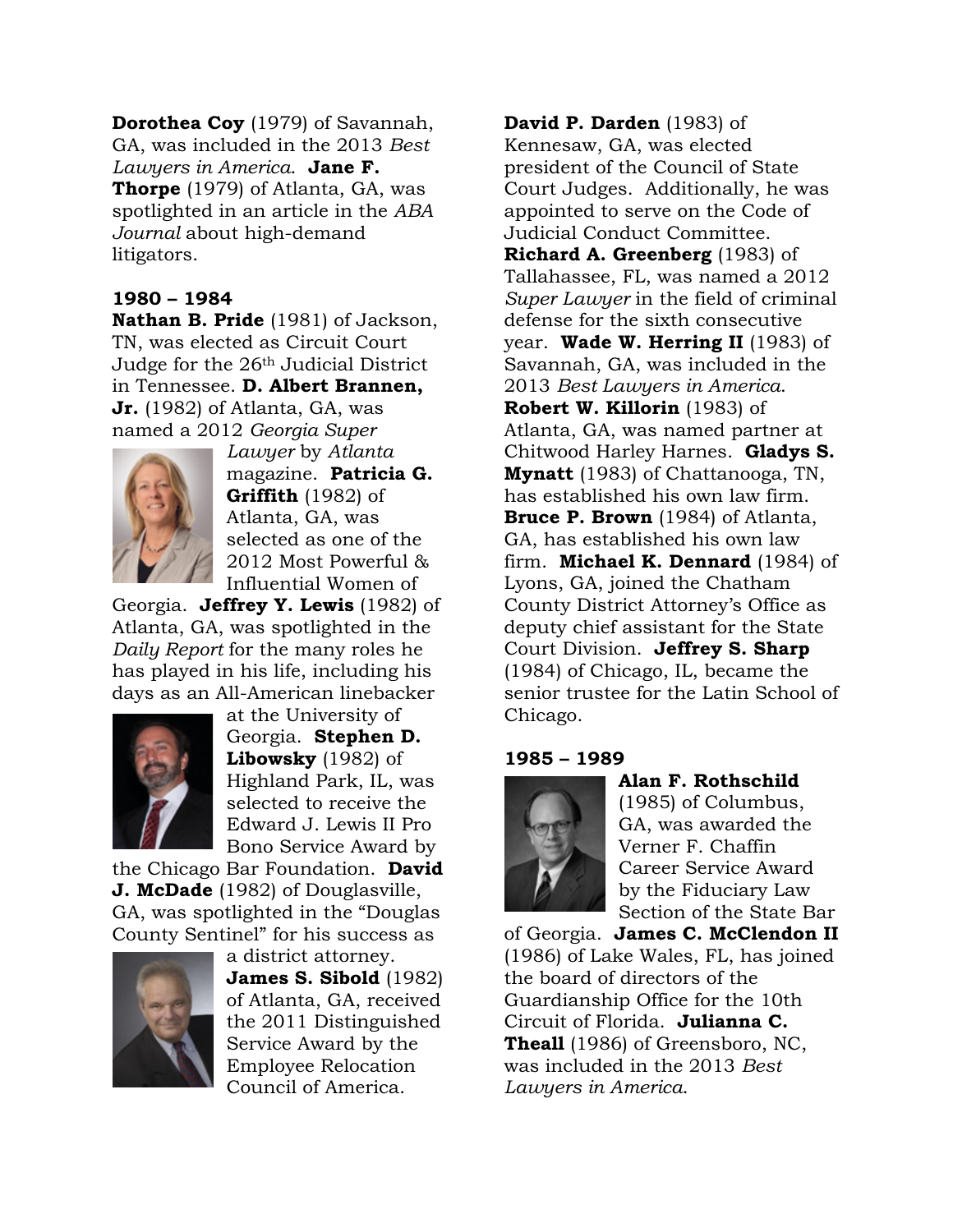**James R. Borders** (1988) of Atlanta, GA, was named to the *Atlanta Business Chronicle's* 2012 Home Quarterly "Who's Who" list, which identifies the leaders in the Atlanta residential real estate industry. **L. Norwood Jameson** (1988) of Atlanta, GA, was honored in the 2012 *Chambers USA: America's Leading Lawyers for Business* in the area of intellectual property. **Christopher W. Phillips** (1988) of Savannah, GA, was included in the 2013 *Best Lawyers in America*. **Kirby G. Mason** (1989) of Savannah, GA, was included in the 2013 *Best Lawyers in America*. **C. Gregory Ragsdale** (1989) of Lawrenceville, GA, was named partner at the Finley Firm.

#### **1990 – 1994**

**Jason R. Hasty** (1990) of Augusta,



GA, has established his own law firm. **William M. Ray II** (1990) of Lawrenceville, GA, was appointed to the Georgia Court of Appeals by Gov. Nathan Deal. **Craig P. Siegenthaler** (1990) of



Louisville, KY, was included in the 2013 *Best Lawyers in America*. **Richard S. Alembik** (1991) of

Decatur, GA, was spotlighted in an article in the *Daily Report* for his success in changing his practice focus to foreclosure defense and consumer protection. **Ricardo S. Leiva** (1991) of Bayonne, NJ, performed volunteer work in Russia and with the Financial Services

Volunteer Corps. **Barbara Ellis-Monro** (1992) of Atlanta, GA, joined the United States Bankruptcy Court for the Northern District of Georgia. **Gregory G. Holland** (1992) of Greensboro, NC, was included in the 2013 *Best Lawyers in America*. **Timothy Mann, Jr.** (1992) of Atlanta, GA, joined Georgia Gulf Corporation as executive vice president, general counsel and secretary. **Steven A. Pickens** (1992) of Suwannee, GA, was named partner at Mahaffey, Pickens,



Tucker. **Tara R. Simkins** (1992) of Augusta, GA, was selected by WAGT 26 as a Woman to Watch. **Richard A. Coughlin** (1993) of Greensboro,

NC, was included in the 2013 *Best* 



*Lawyers in America*. **Robert W. Barton** (1994) of Baton Rouge, LA, was included in the 2013 *Best Lawyers in America*. **Lisa G. Colbert** (1994) of

Savannah, GA, was unanimously appointed by the six Chatham County Superior Court judges as judge-designate for the Chatham County Juvenile Court. **Thomas S. Cullen** (1994) of Savannah, GA, was included in the 2013 *Best Lawyers in America*. **Edward O. Henneman, Jr.** (1994) of Savannah, GA, was included in the 2013 *Best Lawyers in America*. **Jennifer M. Lantz** (1994) of Los Altos, CA, joined Hogan Lovells as partner. **Frank S. MacGill** (1994) of Savannah, GA, was included in the 2013 *Best Lawyers in America*.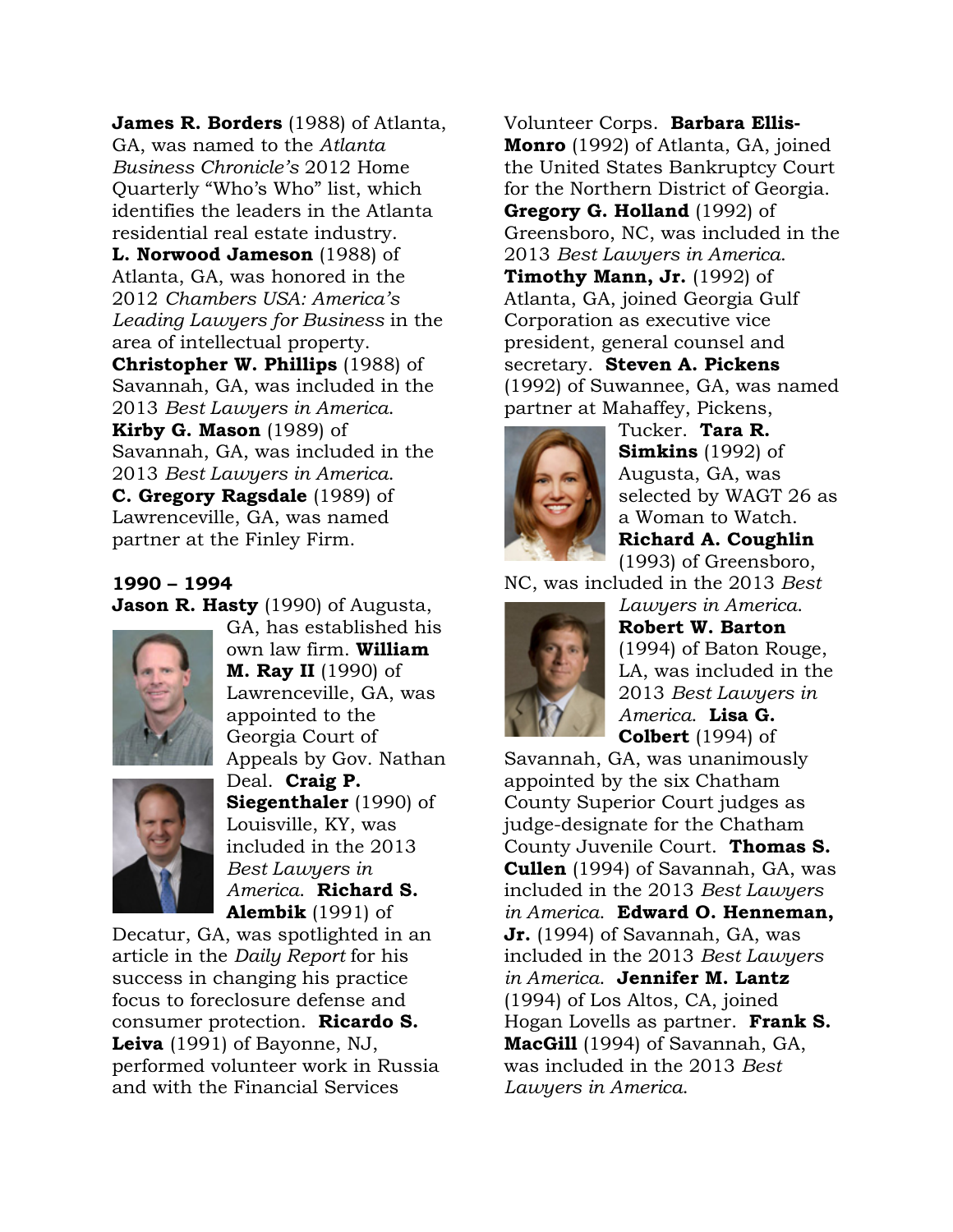

**Erin S. Stone** (1994) of Atlanta, GA, joined Bovis, Kyle & Burch as partner. **Daniel R. Tompkins III** (1994) of Duluth, GA, was installed as the 2012-

2013 president of the Georgia Association of Health Underwriters. **Sarah P. Wimberly** (1994) of Atlanta, GA, celebrated with her husband Tom, the birth of their son, Hewitt Andrew, on Aug. 21, 2012.

### **1995 – 1999**

**Suellen W. Bergman** (1996) of Marietta, GA, was promoted to Senior Counsel, Energy HQ, with GE Energy. **James D. Blitch IV** (1996) of Atlanta, GA, has established his own law firm. **Toby J. Clarkson** (1996) of Boothbay Harbor, ME, has purchased Boothbay Family Dentistry. **Cheri A. Grosvenor** (1996) of Atlanta, GA, received the Jacobs Bowl Volunteer Award from the United States



Tennis Association. **James A. Tabb** (1997) of San Diego, CA, has associated with Pestotnik & Gold. Additionally, he was elected to serve as a

delegate for the 2012 Democratic National Convention in Charlotte, NC. **Cameron W. Fogle** (1998) of Washington, DC, has joined the University of Alabama School of Law as a legal research and writing lecturer. **Charles L. Clay, Jr.** (1999) of Atlanta, GA, was named a *Rising Lawyer Under 40* by the *Daily Report*. **Anna W. Davis** (1999) of Atlanta, GA, celebrated with her husband **Harold R. Davis Jr.**

(2000), the birth of their daughter, Magdalene "Maggie" Jackson Davis, on April 4, 2012. **Colin A. McRae** (1999) of Savannah, GA, was included in the 2013 *Best Lawyers in America.* **Alon H. Price** (1999) of Atlanta, GA, has established his own law firm, Price-Co Law Group.

## **2000 – 2004**

**Harold R. Davis, Jr.** (2000) of Atlanta, GA, celebrated with his wife **Anna W. Davis** (1999), the birth of their daughter, Magdalene "Maggie" Jackson Davis, on April 4, 2012. **R. Bates Lovett** (2000) of Savannah, GA, was included in the 2013 *Best Lawyers in America*. **Elizabeth B. Scherer** (2000) of Garner, NC, celebrated with her husband Carl, the birth of their daughter, Hannah Elizabeth Scherer, on Aug. 19, 2012. **C. Matthew Smith** (2000) of Newnan, GA, was named partner at



Weathington Smith. **Michael L. Sullivan** (2000) of Lilburn, GA, has joined the American Council of Engineering Companies of Georgia as executive

director. **Lisa M. Taylor** (2001) of Silver Spring, MD, received the Sanctae Crucis Award from the



College of the Holy Cross. **A. Bryan Baer** (2002) of Atlanta, GA, has established his own law firm, Kalka & Baer. **Daniel A. Blumenthal**

(2002) of Arlington, VA, has associated with Elevation Franchise Ventures. **Paul I.** 

**Hotchkiss** (2002) of Atlanta, GA,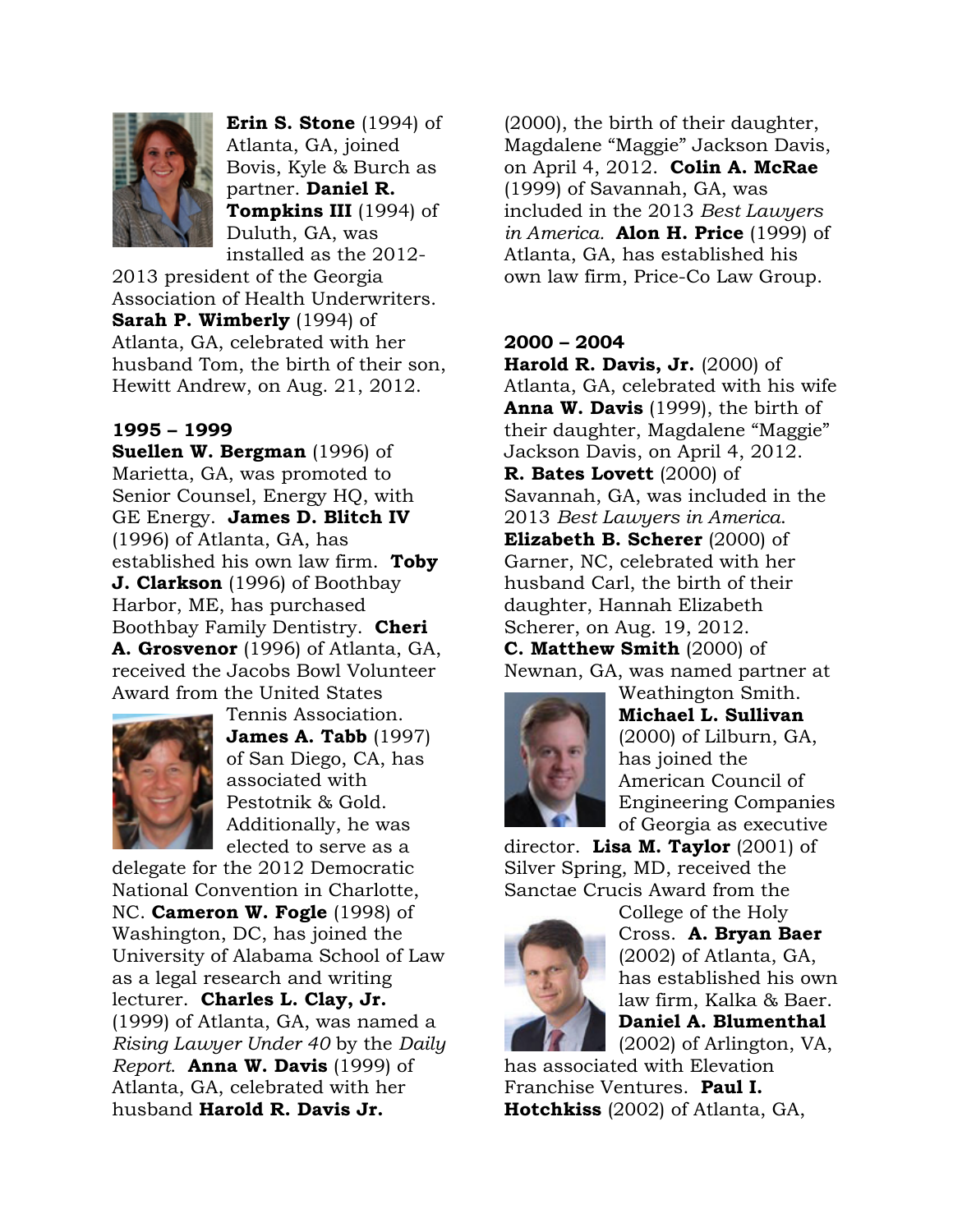has associated with Weathington



Smith. **Christopher M. Rosselli** (2002) of Atlanta, GA, has joined the legal department of Delta Airlines. **Benjamin J. Vinson**

(2002) of Atlanta, GA, was named chairman of the Governor's Commission on Brookhaven. **Michelle L. Carter** (2003) of Decatur, GA, has joined King & Spalding as manager of professional development. **Dante L. Hudson** (2004) of Brunswick, GA,



has established his own law firm. **Martin A. Levinson** (2004) of Atlanta, GA, was named partner at Hawkins Parnell Thackston & Young. **Blake N.** 

**Melton** (2004) of Columbus, GA, celebrated with his wife **Jensen M. Melton** (2005), the birth of Finley Parks Melton, on May 21, 2012. **Michelle M. Moore** (2004) of Jacksonville, FL, joined Fidelity National Information Services as division counsel. **Erica L. Morton**  (2004) **& Robert G. Morton III** (2004) of Kennesaw, GA, celebrated the birth of their daughter, Kaitlyn Rose Morton, on Sept. 12, 2012.

### **2005 – 2009**

**Jenson M. Melton** (2005) of Columbus, GA, celebrated with her husband **Blake N. Melton** (2004), the birth of Finley Parks Melton, on May 21, 2012. **Tracy L. Rhodes** (2005) **& C. Knox Withers** (2005) of Marietta, GA, celebrated the birth of their daughter, Catherine Knox Withers, on Aug. 23, 2012.

**Katherine S. Scarbrough** (2005) of Brentwood, TN, announced her marriage to Brad Scarbrough on Sept. 22, 2012. **Cody A. Thacker** (2005) of Reston, VA, joined Audi of America as a field operations specialist. **Rhett S. White** (2005) of Atlanta, GA, has associated with Superior Essex. **C. Knox Withers**  (2005) **& Tracy L. Rhodes** (2005) of Marietta, GA, celebrated the birth of their daughter, Catherine Knox Withers, on Aug. 23, 2012. **Jonathan L. Zadoff** (2006) of Royal Oak, MI, has associated with Trott & Trott. **Matthew W. Huckeba** (2007) of Atlanta, GA, announced his marriage to Elizabeth B. Branch on Sept. 15, 2012. **C. Andrew Leyes** (2007) of Charlotte, NC, has joined Womble Carlyle Sandridge & Rice as patent attorney. **Ansly P. Moyer** (2007) of Atlanta, GA, has associated with Schreeder, Wheeler & Flint. **Ashley M. Tyndal** (2007) of Atlanta, GA, joined Oglethorpe University as an adjunct professor. **Jennifer S. Blakely** (2008) of Tucker, GA, has associated with McGuire Woods. **Dennis L. Boothe, Jr.** (2008) of Morrisville, NC, announced his marriage to Stephanie Gillam on Sept. 2, 2012. **Allison C. Ford** (2008) of Simpsonville, SC, was selected to serve as a judicial clerk to the U.S. District Court for the District of South Carolina. **Adam L. Hoipkemier** (2008) of Atlanta, GA, has associated with Schreeder, Wheeler & Flint. **Cherie A. Phears** (2008) of Atlanta, GA, has associated with Schiff Hardin. **David L. Pilson** (2008) of Atlanta, GA, has associated with Seyfarth Shaw.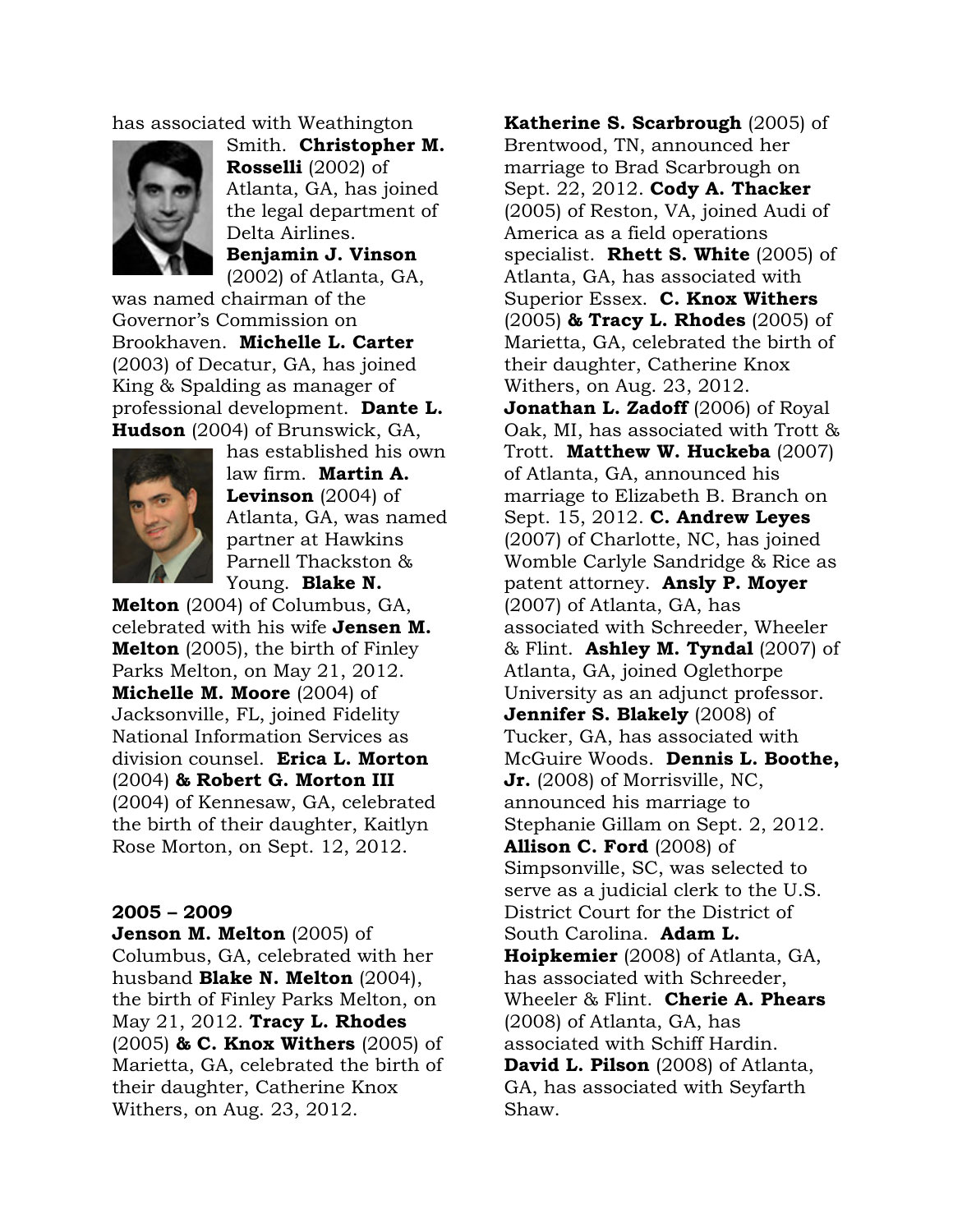**Efrain A. "Sonny" Poloche** (2008) of Atlanta, GA, has joined Georgia-Pacific as in-house counsel. **Kathleen P. Presswala** (2008) of Atlanta, GA, has joined Emory University's Rollins School of Public Health as the director of annual giving. **Robert H. Snyder, Jr.**  (2008) of Decatur, GA, has associated with Rogers & Hardin. **Elizabeth Y. Spivey** (2008) of Atlanta, GA, has associated with Busch, Slipakoff & Schuh. **Rebecca M. Thornhill** (2008) of Atlanta, GA, celebrated with her husband Chad, the birth of their son, Matthew



Charles Thornhill, on Aug. 7, 2012. **Russell W. Wall** (2008) of Eatonton, GA, has established his own law firm. **Travis A. Williams** (2008) of

Gainesville, GA, was named a *Rising Lawyer Under 40* by the *Daily* 



*Report*. **Eric B. Coleman** (2009) **& Keisha O. Coleman** (2009) of Marietta, GA, celebrated the birth of their son,

James Zeb Coleman, on Aug. 9, 2012. **Danielle D. Davis** (2009) of Smyrna, GA, has established her



own law firm. **Laura I. Lashley** (2009) of Atlanta, GA, has joined Kennesaw State University as an assistant professor. **Brian C. Lea** (2009) of

Atlanta, GA, has associated with Jones Day. **Paul Z. Rothstein** (2009) of Birmingham, AL, has associated with Nelson Mullins Riley & Scarborough.

# **2010 – 2012**

**Theresa D. Beaton** (2010) of Atlanta, GA, has associated with Kilpatrick Townsend & Stockton. **Karl P. Broder** (2010) of Atlanta, GA, has associated with Troutman Sanders. **Benjamin W. Cheesbro** (2010) of Atlanta, GA, has associated with Troutman Sanders. **Christopher A. Corbett** (2010) of Athens, GA, has associated with Cruser & Mitchell. **David F. Ellison** (2010) of Athens, GA, has



established his own law firm. **Stinson W. Ferguson** (2010) of Spartanburg, SC, has associated with Haynsworth Sinkler Boyd and is in the

financial services and business litigation groups. **A. Jarrod Jenkins** (2010) of Stockbridge, GA, has associated with Krvolin & Horst.



**Keshia A. McCrary** (2010) of Atlanta, GA, has associated with Greenberg Traurig. **Jannette-Ann M. Shockley** (2010) of Dunwoody, GA, has

associated with Lazega & Johanson. **Amy E. Smith** (2010) of Tampa, FL, has associated with Thompson, Sizemore, Gonzalez & Hearing. **Molly M. Anderson** (2011) of Suwanee, GA, has associated with Orr Brown Johnson. **Jared F. Barnett** (2011) of Atlanta, GA, has established his own law firm. **Sasha L. Bloom** (2011) of Newark, NJ, has associated with Seeger Weiss.